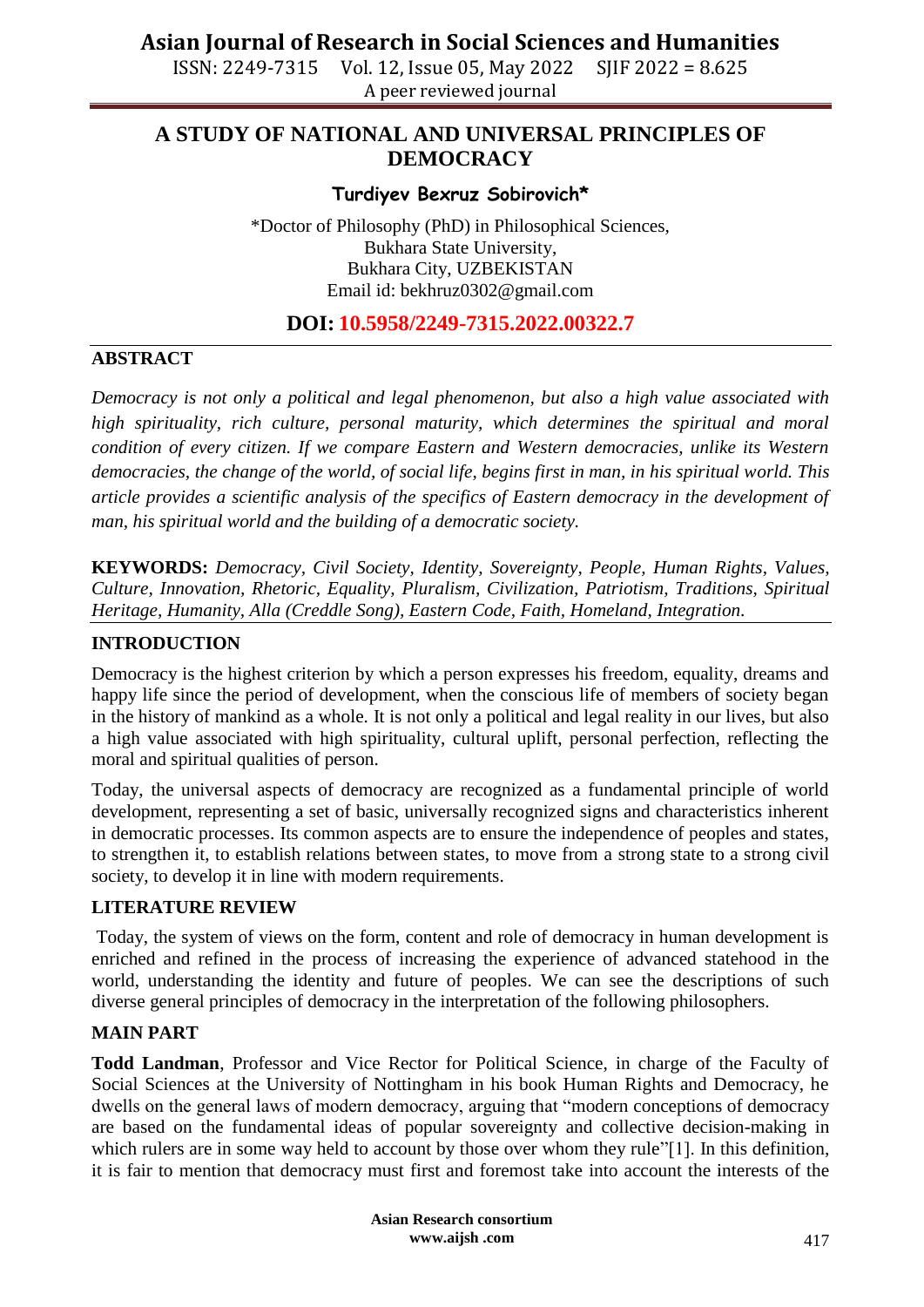ISSN: 2249-7315 Vol. 12, Issue 05, May 2022 SJIF 2022 = 8.625 A peer reviewed journal

people, and the government must serve the public interest and serve their common interests in its activities.

Philosopher **Jean-Aime Raveloson**, the Friedrich-Ebert-Stiftung's national representative in Madagascar, describes democracy as **"**To put it another way we can say that a government comes from the people; it is exercised by the people, and for the purpose of the people's own interests"[2].

Democracy, means living in accordance with universal law that protects the human rights and interests of the state for all. Furthermore, the democratic system that exists in each country is shaped by the way of life formed on the basis of the thinking, historical traditions and values of that nation.

**German researcher Angelika Klein** says "democracy is this - more than just a set of specific government institutions; it rests upon a well understood group of values, attitudes, and practices – all of which may take different forms and expressions among different cultures and societies around the world"[3].

In other words, at the heart of democracy is, first of all, human spirituality, its high moral and ethical image, the culture of its democracy and the extent to which it can use its principles. It is a set of well-understood values, relationships that can take different forms and expressions between different cultures and societies of the world.

**Minoru Tsubogo**, a Japanese scholar and professor at Waseda University, describes democracy as an innovative form of governance in his comparative research on democracy in Germany and Japan: "Innovation in the democratic system in this context refers to the enactment of innovative means of governance and policy formation via initiatives, referendums, deliberations, and citizen activities, thereby strengthening the democratic process and the democracy as a whole"[4].

Therefore, democracy is not an event that is built or transferred all at once. Perhaps we can say that it is a constantly evolving reality. At the same time, it is formed and developed under the influence of spiritual renewal and political change, and acquires a new meaning in the new era. So, proceeding from the definition of Minoru Tsubogo, we can describe democracy as a process in which a person develops, becomes rich in content and develops form.

Another Japanese scholar, **Atsuko Geiger**, argues that "On the broader issue of political rhetoric, while "democracy" as a concept is commonly accepted as a vital part of Japanese politics and foreign policy, in foreign policy speeches, politicians often use terms such as "universal values" or "shared values" when discussing democracy"[5]. In the same sense, based on the above definition, we can say that democracy is the basis of advanced experience and universal values accumulated by the developed nations of the world.

**Wen Jiabao**, a Chinese politician who served as the sixth prime minister of the State Council of the People's Republic of China and the head of the Chinese government, described democracy as follows: "Democracy, law, freedom, human rights, equality, and fraternity are not characteristics unique to capitalism. They are the shared fruits of civilization that have come into being in the history of the whole world and are among the values that mankind has collectively pursued"[6].

Indeed, human rights and freedoms based on democracy, the rule of law, the recognition of the rule of law, inter-ethnic tolerance and mutually beneficial cooperation, political pluralism, and spiritual renewal are all integral parts of universal values.

Professor **Nikolai Baranov**, a Russian political scientist and doctor of political sciences, says: "democracy comes from the people themselves, it is served by the people and for the interests of the people. The description of democracy as a "power for the people" implies a future in which democracy is understood as the goal of the state through political and social action"[7]. So, in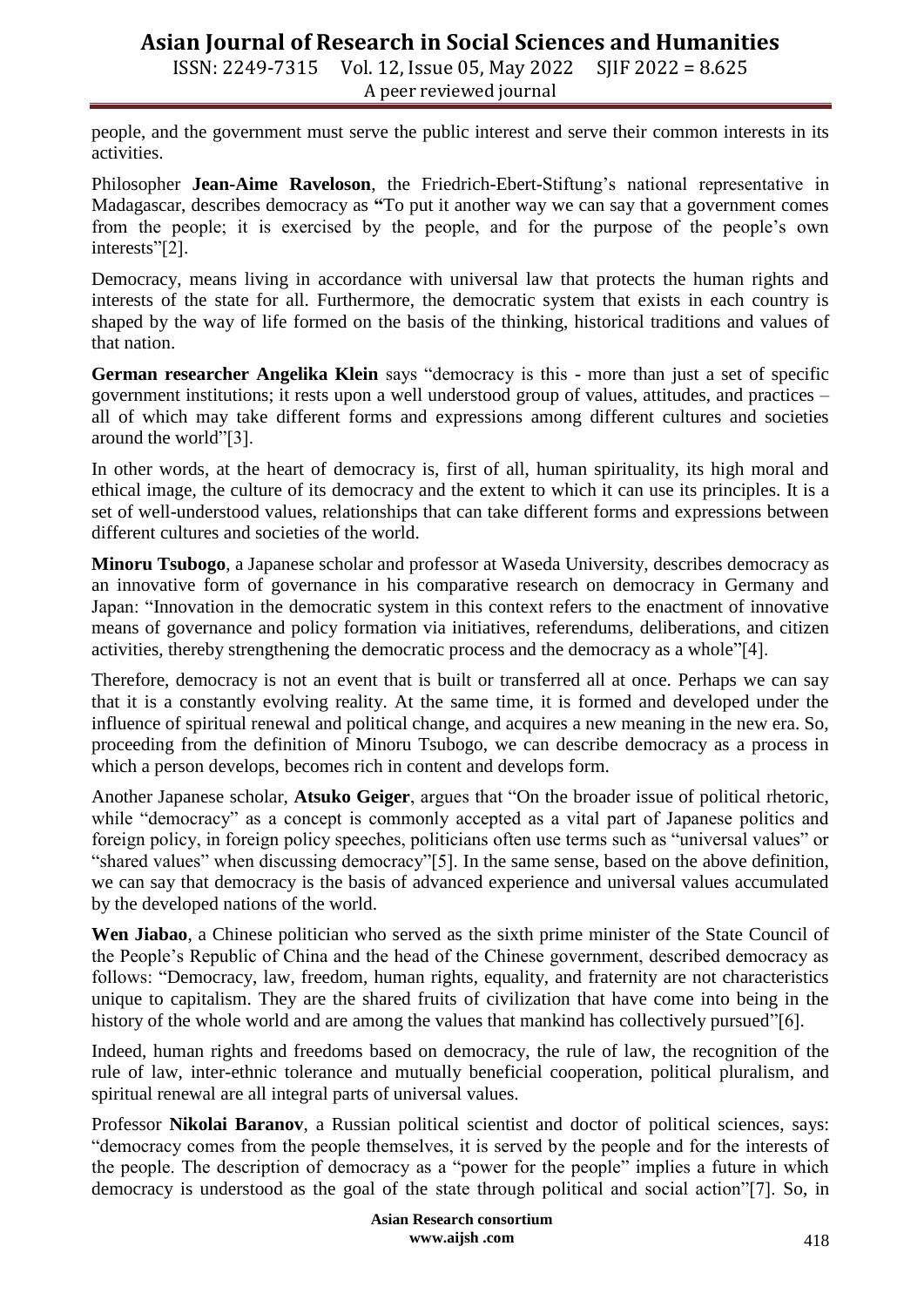ISSN: 2249-7315 Vol. 12, Issue 05, May 2022 SJIF 2022 = 8.625 A peer reviewed journal

accordance with this definition, we will not be mistaken if we say that democracy is a way of the future for the people and relying on its power, supporting the interests of the people.

In a book edited by Professor **I.Yu.Jurgens**, Chairman of the Board of the Institute for Modern Development, the authors describe democracy as follows: "Of course, democracy, this is primarily the creation of state institutions that existed and developed at the right time. Secondly, democracy is the rule of law that must be ensured. Thirdly, the most important thing in a democracy is the responsibility of the government to those who elect it"[8].

Rightfully, the authors provide for the active participation, support and rule of law of the people in public administration on the basis of three pillars of democracy, the direct or indirect participation of the people in it. Therefore, it is fair to say that democracy is a phenomenon that rationally organizes the socio-political movement aimed at improving the lives of the people. While Western democracy, which is recognized as a great achievement of world civilization, is a collection of advanced practices, Eastern democracy is rich in ancient traditions and values in the field of governance, its unique views and experiences reflect its distinctive features.

## **THEORETICAL BACKGROUND**

#### *The following are the specific aspects of the peoples of Central Asia that unite them in their democratic governance:*

## *First, the peoples of Central Asia have a strong loyalty and respect for their homeland.*

In the East, the homeland has long been considered sacred for everyone who realizes his identity. Every herb, a drop of water, and a handful of soil is honored. It is our great and priceless treasure that cannot be exchanged for anything in the world[9]. In the peoples of Central Asia, it is a sacred duty to love one's homeland, to honor it, to be proud of it, to sacrifice one's happiness. If we look at the history of the peoples of the region, we can see the incarnation of a great patriotism on the basis of the valiant actions carried out by Tomaris, Shirak, Spitamen, Muqanna, Jalaluddin Manguberdi and many other ancestors on the basis of their loyalty to their native land, protecting it from the enemies for their own sake, and its independence and prosperity.

Secondly, the greatness of the memory of the ancestors, the unconditional respect for the traditions, customs and spiritual and cultural heritage left by them by the representatives of future generations. Understanding the rich history of the people, preserving national values, respecting the heritage of our ancestors who have made a worthy contribution to the civilization of world culture and its comprehensive development are of great importance in the spiritual and moral enrichment and development of society.

The peoples of Central Asia have unique values, customs and traditions, rich and instructive historical memory, unique scientific, cultural and spiritual heritage. The inculcation of feelings of family, parents, mahalla, kindness, patriotism, dear to the peoples of the region, in the hearts and minds of the younger generation, was carried out in harmony with the spiritual heritage left by their ancestors in the process of national democratic development. This region has a rich spiritual heritage, which gave the world such great thinkers as Farabi, Ibn Sina, Beruni, Khorezmi, Alisher Navai.

**Thirdly,** sincerity, openness, hospitality and respect are the priorities of moral values in interpersonal communication. The wonderful qualities of the peoples of Central Asia, such as humanity, purity of heart, hospitality, kindness, have been ingrained in their blood for thousands of years and have taken a firm place in the life of the people. Such high human qualities of the people serve the rise of social life, moral development.

In particular, such qualities as sincerity, purity of heart, openness are invaluable qualities of the peoples of the region, which arise from the pursuit of goodness. On the basis of these qualities, the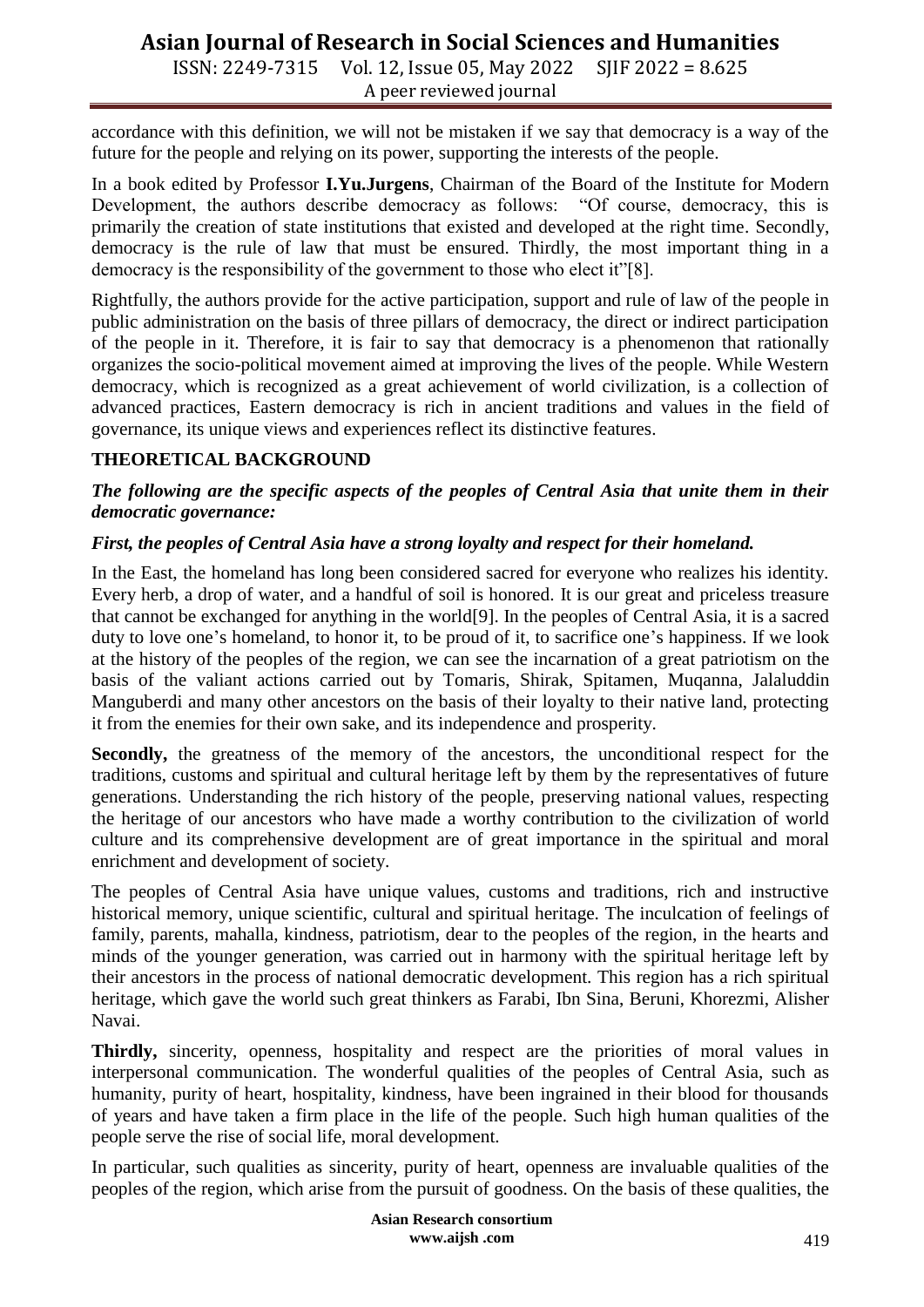ISSN: 2249-7315 Vol. 12, Issue 05, May 2022 SJIF 2022 = 8.625 A peer reviewed journal

peoples of the region live by honest labor, avoid greed and filth, be patient in any situation, always be kind and gentle in human relations, be compassionate, honest and pious. Also, the respect of children for parents is one of the distinctive features of Eastern democracy.

In the East, the children, from a young age, leaned on their father, listened to his mother's Alla (Creddle song) and grew up at their mercy. As the thinker Alisher Navai said, the mother was known as the moon and the father as the sun. Such respect for parents is formed in the family[10].

**Fourthly,** the fact that the Eastern Code of Ethics, which has always been respected, preserves such moral norms as modesty, timidity, perseverance, and humility.

In Eastern democracy, moral education is multifaceted, in which a person's true humanity is measured by its simplicity, its faith and piety, and the predominance of feelings of honor and modesty. After all, these qualities are valued in the East as a sign of spiritual beauty, perfection and glory.

In the east, people faith is considered in the desire of a person for high humanity, perfection at every moment. And the basis of faith is considered to be in piety. In the peoples of the region, piety is the fear of Allah when doing wrong, and abstaining from evil deeds.

The God-fearing servant lives honestly in the family and society, will be right, will not bribe, will not swear, will not deceive anyone, will not lie, will not betray people, country, and so on. Shame is also a sign of faith[11].

Shame in the peoples of Central Asia, in the virtues of unassertiveness, reflects the ability of a person to protect himself from inappropriate and bad behavior, his sense of shame. This quality expresses a person's responsibility to his conscience, his religion, for his wrongdoing.

In the spirituality of the peoples of Central Asia lies not only the concept of chastity, purity, but also the sense of glorification of the person and his family, ancestors, honor, dignity and name of his homeland, the qualities of non-repugnance. It should be noted that in the moral values of the peoples of the region, the feelings of modesty, honor and patriotism are highly valued, and they consider it a shame for their families, mahallas and lands to be discriminated against by others. In the East, the protection of the honor of the family and the homeland has been valued as a shining expression of the virtue of modesty.

## *RESULTS*

Thus, with the above distinct aspects of our national spirituality, Eastern democracy is drastically different from Western democracy. In today's integration process, the specific democratic values of the East are becoming more prominent. Through these aspects, Uzbekistan is evolving from a national revival to a national upsurge, a process of renewal.

#### **CONCLUSION**

In conclusion, the development of democratic processes in Uzbekistan testifies to the changes in the worldview of citizens, the growth of political and legal culture and the renewal of their spiritual image, as well as the support of these processes by the Uzbek people. This process is a unique value, a high democratic reality.

#### **REFERENCES:**

- **1.** Todd Landman. Human Rights and Democracy. London, "Bloomsbury Academic", 2013. P.26.
- **2.** Jean-Aime Raveloson. What is democracy?. Antananarivo. "KMF-CNOE & NOVA STELLA", 2008. –P.4.